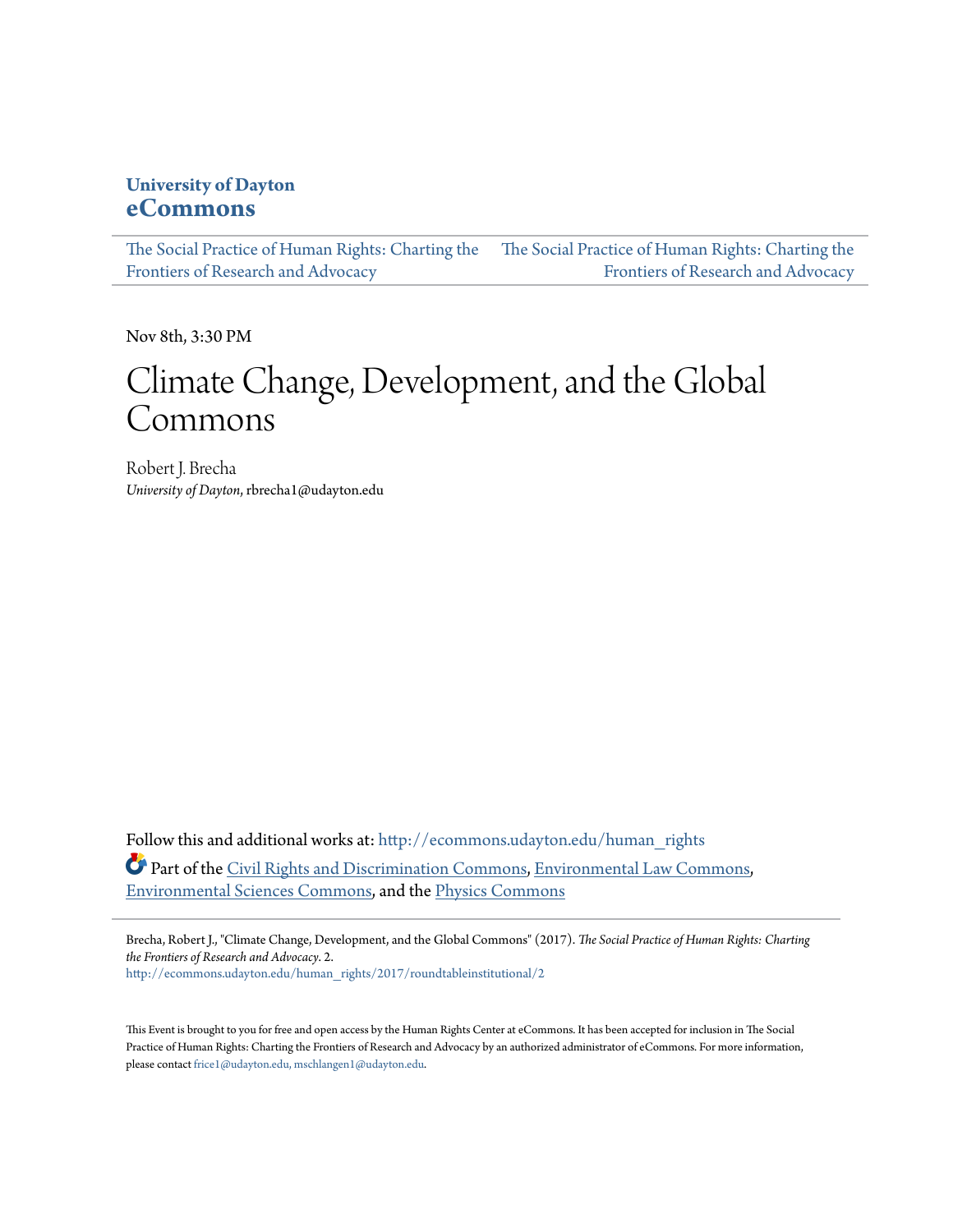## **The Social Practice of Human Rights: Charting the Frontiers of Research and Advocacy**

2017 Conference of the University of Dayton Human Rights Center Nov. 8-10, 2017, Dayton, Ohio For the archive of the conference, see [http://ecommons.udayton.edu/human\\_rights/2017/](http://ecommons.udayton.edu/human_rights/2017/)

**Research Panel:** Roundtable – Building Institutional Strength to Address Climate Change: Connecting Sustainability and Human Rights

**Presenter:** Robert J. Brecha

**Title:** Climate Change, Development, and the Global Commons

### **Abstract:**

An important link between energy, climate change, human development, and human rights comes in the form of a question that has yet to be answered satisfactorily: The earth's atmosphere and other physical systems are the ultimate example of the global commons. Do future generations have a human right to an unchanged earth system? Sustainable Development Goals 13, 14, and 15 imply an affirmative answer. Given that climate scientists have a good estimate of the amount of carbon dioxide that can be emitted before the safe uptake capacity of the atmosphere is breached, how do we allocate that remaining atmospheric capacity to absorb emissions from our industrial processes and personal consumption while enabling sustainable development?

One approach to determining pathways for decarbonizing the world's energy system involves consideration of a cost-benefit analysis, weighing costs of transforming the energy system with potential future damages due to climate change. Another option is to set a limit on total carbon dioxide emissions over the next several decades, moving toward zero emissions, and then to find the most efficient way to work within those limits.

Pope Francis, in his 2015 encyclical *Laudato Si',* addresses these options from the perspective of Catholic social teaching that is to some extent not a dramatic departure from the teachings of his predecessors. However, the point that will be addressed in this contribution is that the message contained in *Laudato Si'*  has a very close secular counterpart in the distinctions made between "weak" and "strong" sustainability. In the end, we recognize that the economy is just one part of our relationship with the earth's ecosystems and that societies make ethical choices based on shared values.

Both *Laudato Si'* and strong sustainability arguments lead us to consider a just distribution of the atmospheric commons between different countries and peoples.

#### **About the presenter:**

Robert J. Brecha, PhD, is a professor in the University of Dayton Department of Physics, the Hanley Sustainability Institute, and the Renewable and Clean Energy Program. After earning a bachelor's degree in physics from Wright State University and a doctorate in physics from the University of Texas at Austin, he spent two years in post-doctoral research in Germany before joining the University of Dayton faculty. He was a founding coordinator of the Sustainability, Energy, and the Environment (SEE) minor from 2007 to 2015, and since 2006, he has been a regular visiting scientist at the Potsdam Institute for